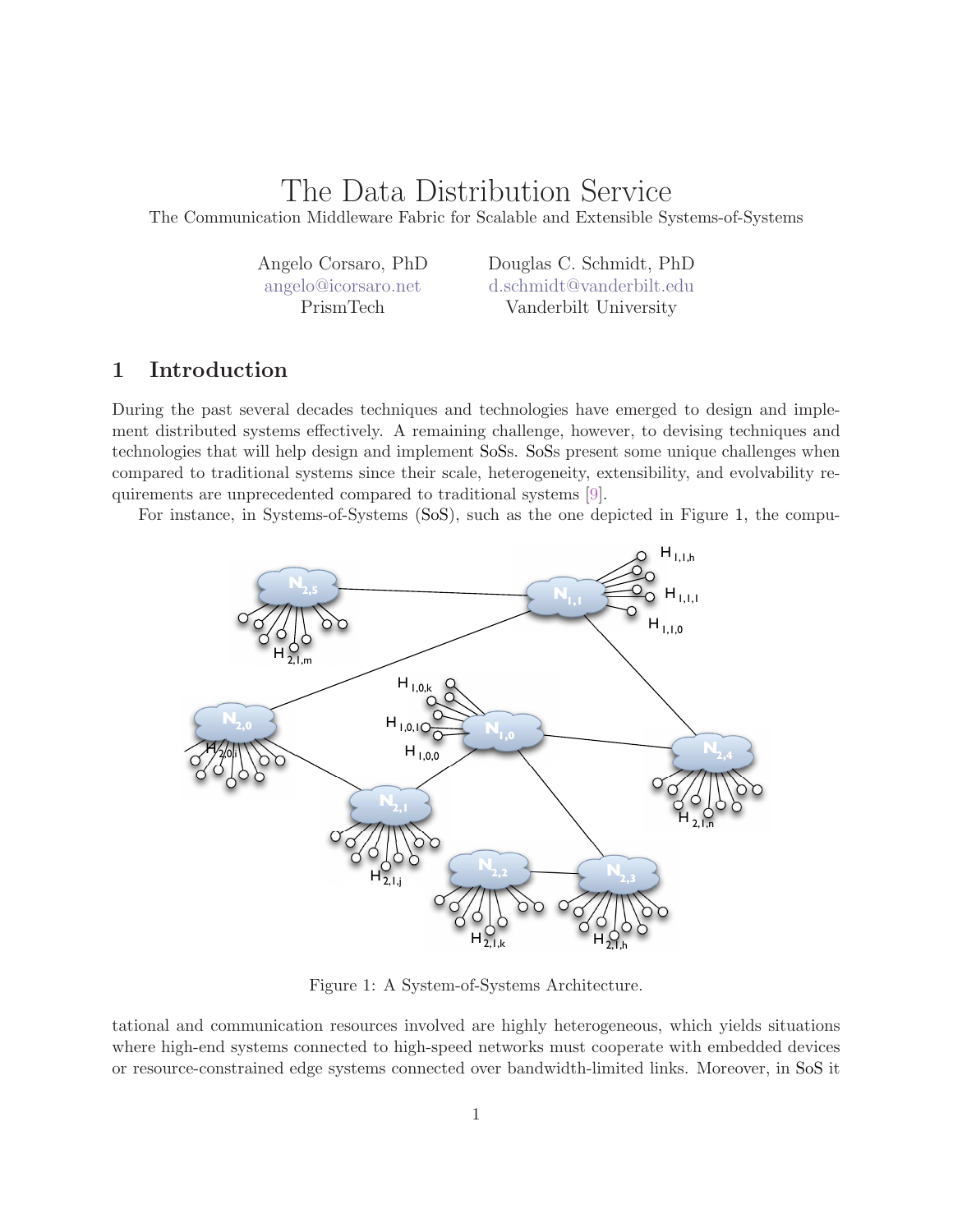is common to find multiple administrative entities that manage the different parts, so upgrading the system must be incremental and never require a full redeployment of the whole [SoS.](#page-17-0) In addition, [SoS](#page-17-0) are often characterized by high degrees of dynamism and thus must be enable subsystems and devices dynamically joining and leaving the federation of system elements.

<span id="page-1-2"></span><span id="page-1-1"></span><span id="page-1-0"></span>The Object Management Group [\(OMG\)](#page-17-1) Data Distribution Service for Real-Time Systems [\(DDS\)](#page-17-2) [\[5\]](#page-18-1) is a standard for data-centric Publish/Subscribe [\(P/S\)](#page-17-3) introduced in 2004 to address the challenges faced by important mission-critical systems and systems-of-systems. As described in the reminder of this Chapter, [DDS](#page-17-2) addresses all the key challenges posed by [SoS](#page-17-0) outlined above. As a result, it provides the most natural choice as the communication middleware fabrice for developing scalable and extensible [SoS.](#page-17-0)

Since its inception [DDS](#page-17-2) has experienced a swift adoption in several different domains. The reason for this successful adoption stems largely from its following characteristics:

- 1. [DDS](#page-17-2) has been designed to scale up and down, allowing deployments that range from resourceconstrained embedded systems to large-scale systems-of-systems.
- 2. [DDS](#page-17-2) is equipped with a powerful set of QoS policies that allow applications fine-grain control over key data distribution properties, such as data availability, timeliness, resource consumption, and usage.
- 3. [DDS](#page-17-2) is equipped with a powerful type system that provides end-to-end type safety for built-in and user-defined types, as well as type-safe extensibility.

As a result of these characteristics, the [OMG](#page-17-1) [DDS](#page-17-2) standard is the most advanced data distribution technology and is a key building-block for many existing and upcoming [SoSs](#page-17-0).

The remainder of this chapter presents an in-depth introduction to [DDS,](#page-17-2) as well a set of guidelines on how to apply this technology to architect scalable and efficient [SoSs](#page-17-0). The chapter concludes with a preview of forthcoming [DDS](#page-17-2) innovations.

### 2 Overview of the OMG Data Distribution Service (DDS)

[P/S](#page-17-3) is a paradigm for one-to-many communication that provides anonymous, decoupled, and asynchronous communication between producers of data–the publishers–and consumers of data–the subscribers. This paradigm is at the foundation of many technologies used today to develop and integrate distributed applications (such as social application, e-services, financial trading, etc.), while ensure the composed parts of the applications remain loosely coupled and independently evolvable.

Different implementations of the [P/S](#page-17-3) abstraction have emerged to support the needs of different application domains. [DDS](#page-17-2)  $[5]$  is an [OMG](#page-17-1) [P/S](#page-17-3) standard that enables scalable, real-time, dependable and high performance data exchanges between publishers and subscribers. [DDS](#page-17-2) addresses the needs of mission- and business-critical applications, such as, financial trading, air traffic control and management, defense, aerospace, smart grids, and complex supervisory and telemetry systems. That key challenges addressed by [DDS](#page-17-2) are to provide a [P/S](#page-17-3) technology in which data exchanged between publishers and subscribers are:

• Real-time, meaning that the right information is delivered at the right place at the right time–all the time. Failing to deliver key information within the required deadlines can lead to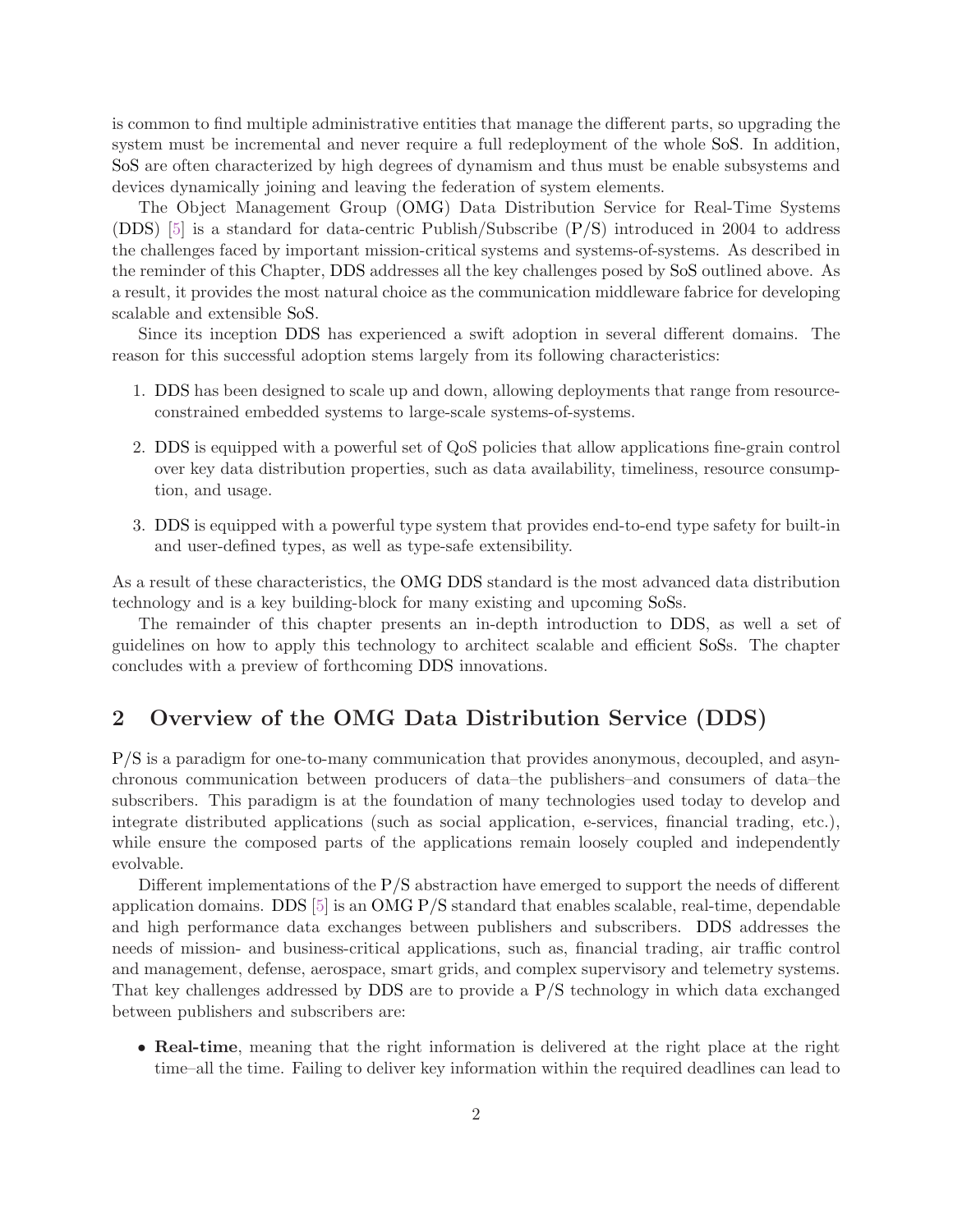life-, mission- or business-threatening situations. For instance in a financial trading 1ms can make the difference between losing or gaining \$1M. Likewise, in a supervisory applications for power-grids, failing to meet deadlines under an overload situation could lead to severe blackout, such as the one experienced by the northeastern US and Canada in 2003 [\[1\]](#page-18-2).

- Dependable, thus ensuring availability, reliability, safety and integrity in spite of hardware and software failures. For instance, the lives of thousands of air travelers depend on the reliable functioning of an air traffic control and management system. These systems must ensure 99.999% availability and ensure that critical data is delivered reliably, regardless of experienced failures.
- High-performance, which necessitates the ability to distribute very high volumes of data with very low latencies. As an example, financial auto-trading applications must handle millions of messages per second, each delivered relialy with minimal latency, e.g., on the order of tens of microseconds.

#### 2.1 Components in the DDS Standard

<span id="page-2-0"></span>The components in the [OMG](#page-17-1) [DDS](#page-17-2) standards family are shown in Figure [2](#page-3-0) and consist of the [DDS](#page-17-2) v1.2 API [\[5\]](#page-18-1) and the Data Distribution Service Interoperability Wire Protocol [\(DDSI\)](#page-17-4) [\[6\]](#page-18-3). The [DDS](#page-17-2) API standard ensures source code portability across different vendor implementations, while the [DDSI](#page-17-4) Standard ensures on the wire interoperability across [DDS](#page-17-2) implementations from different vendors. The [DDS](#page-17-2) API standard shown in Figure [2](#page-3-0) also defines several profiles that enhance realtime [P/S](#page-17-3) with content filtering, persistence, automatic fail-over, and transparent integration into object oriented languages.

<span id="page-2-1"></span>The [DDS](#page-17-2) standard was formally adopted by the [OMG](#page-17-1) in 2004. It quickly became the established [P/S](#page-17-3) technology for distributing high volumes of data dependably and with predictable low latencies in applications such as radar processors, flying and land drones, combat management systems, air traffic control and management, high performance telemetry, supervisory control and data acquisition systems, and automated stocks and options trading. Along with wide commercial adoption, the [DDS](#page-17-2) standard has been mandated as the technology for real-time data distribution by organization worldwide, including the US Navy, the Department of Defence [\(DoD\)](#page-17-5) Information-Technology Standards Registry [\(DISR\)](#page-17-6) the UK Mistry of Defence [\(MoD\)](#page-17-7), the Military Vehicle Association [\(MILVA\)](#page-17-8), and EUROCAE–the European organization that regulates standards in Air Traffic Control and Management.

#### <span id="page-2-4"></span><span id="page-2-3"></span>2.2 Key DDS Architectural Concepts and Entities

Below we summarize the key architectural concepts and entities in [DDS.](#page-17-2)

#### <span id="page-2-2"></span>2.2.1 Global Data Space

The key abstraction at the foundation of [DDS](#page-17-2) is a fully distributed Global Data Space [\(GDS\)](#page-17-9) (see Figure [3\)](#page-4-0). The [DDS](#page-17-2) specification requires a fully distributed implementation of the [GDS](#page-17-9) to avoid single points of failure or single points of contention. Publishers and Subscribers can join or leave the [GDS](#page-17-9) at any point in time as they are dynamically discovered. The dynamic discovery of Publisher and Subscribers is performed by the [GDS](#page-17-9) and does not rely on any kind of centralized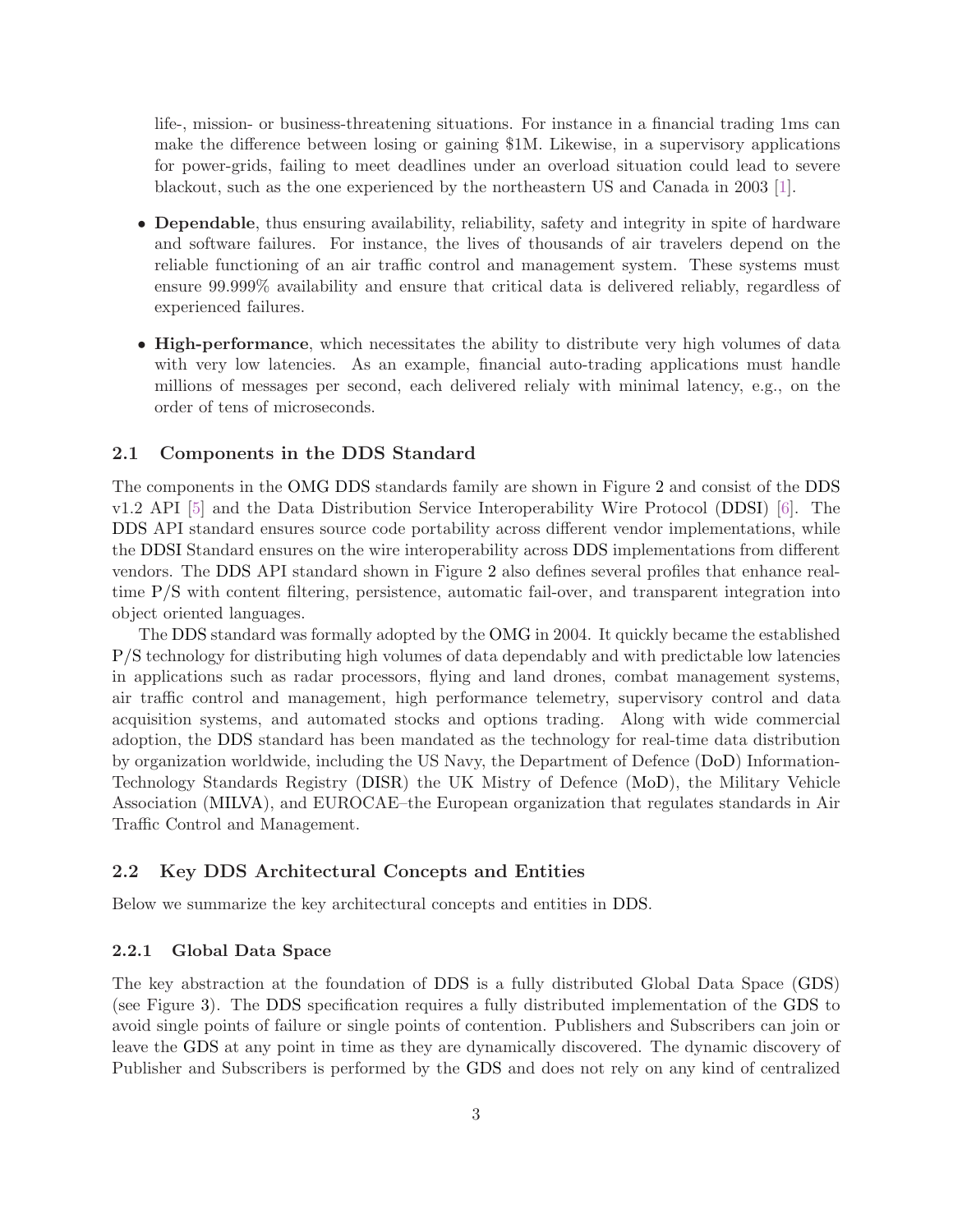

<span id="page-3-2"></span><span id="page-3-1"></span><span id="page-3-0"></span>Figure 2: The DDS Standard.

registry, such as those found in other  $P/S$  technologies like the Java Message Service [\(JMS\)](#page-17-10) [\[8\]](#page-18-4). The [GDS](#page-17-9) also discovers application defined data types and propagates them as part of the discovery process.

Since DDS provides a [GDS](#page-17-9) equipped with dynamic discovery, there is no need for applications to configure anything explicitly when a system is deployed. Applications will be automatically discovered and data will begin to flow. Moreover, since the [GDS](#page-17-9) is fully distributed the crash of one server will not induce unknown consequences on the system availability, i.e., in [DDS](#page-17-2) there is no single point of failure and the system as a whole will continue to run even if applications crash/restart or connect/disconnect.

#### 2.2.2 Topic

<span id="page-3-3"></span>The information that populates the [GDS](#page-17-9) is defined by means of [DDS](#page-17-2) Topics. A topic is identified by a unique name, a data type, and a collection of Quality of Service [\(QoS\)](#page-17-11) policies. The unique name provides a mean of uniquely referring to given topics, the data type defines the type of the stream of data, and the [QoS](#page-17-11) captures all the non-functional aspect of the information, such as its temporal properties or its availability.

<span id="page-3-5"></span><span id="page-3-4"></span>Topic types. [DDS](#page-17-2) Topics can be specified using several different syntaxes, such as Interface Definition Language [\(IDL\)](#page-17-12), eXtensible Markup Langauge [\(XML\)](#page-17-13), Unified Modeling Langauge [\(UML\)](#page-17-14), and annotated Java. For instance, Listing [1](#page-4-1) shows a type declaration for an hypothetical temper-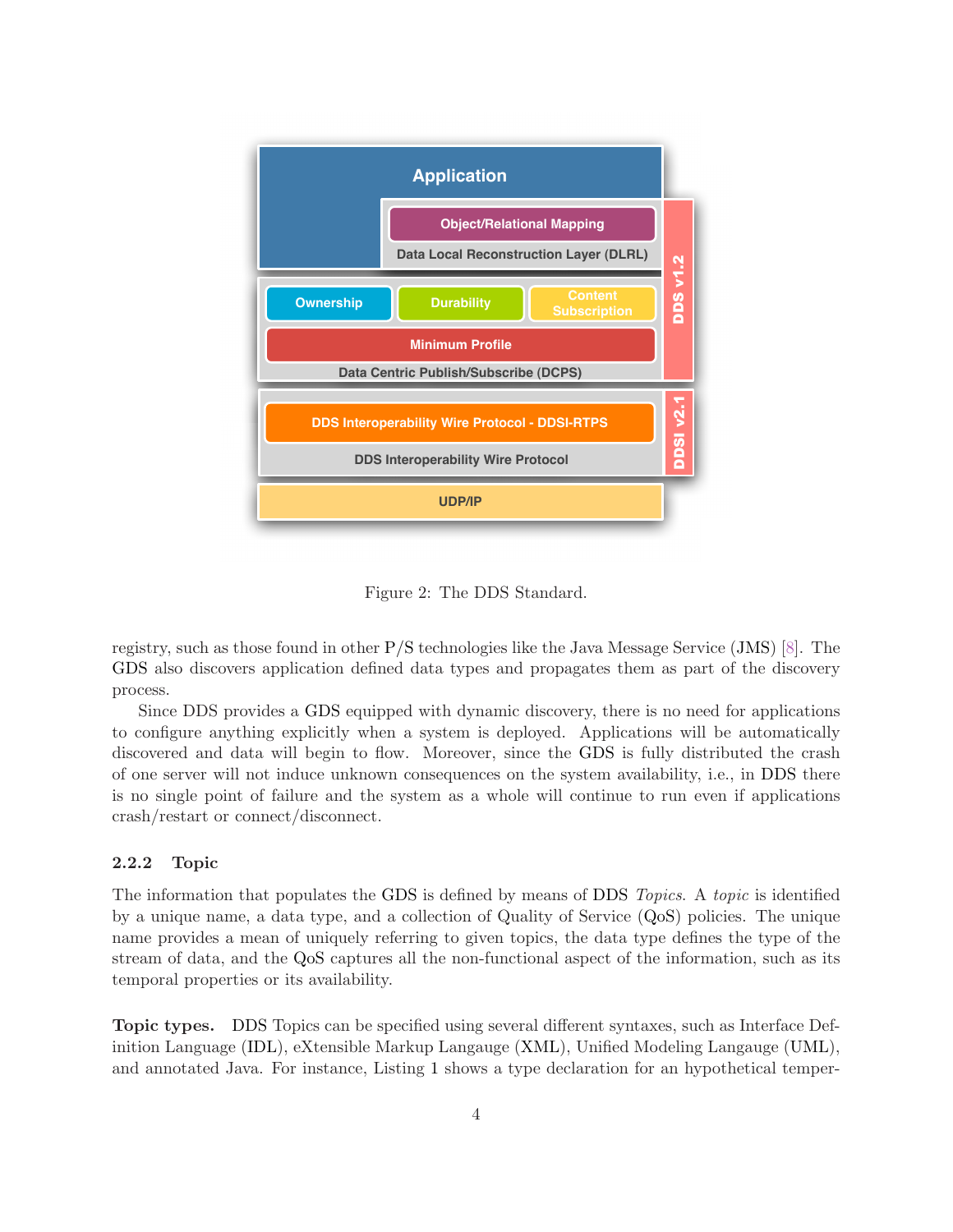

<span id="page-4-0"></span>Figure 3: The [DDS](#page-17-2) Global Data Space.

<span id="page-4-1"></span>ature sensor topic-type. Some of the attributes of a topic-type can be marked as representing the key of the type.

```
Listing 1: Topic type declaration for an hypothetical temperature sensor
1 struct TempSensorType {
    @Key
    short id;
    float temp;
5 float hum;
  };
```
The key allows [DDS](#page-17-2) to deal with specific instances of a given topic. For instance, the topic type declaration in Listing [1](#page-4-1) defines the id attributes as being the key of the type. Each unique id value therefore identifies a specific topic instance for which [DDS](#page-17-2) will manage the entire life-cycle, which allows an application to identify the specific source of data, such as the specific physical sensor whose id=5. Figure [4](#page-5-0) provides a visual representation of the relationship existing between a topic, its instances, and the associated data streams.

Topic [QoS.](#page-17-11) The Topic [QoS](#page-17-11) provides a mechanism to express relevant non-functional properties of a topic. Section [4](#page-8-0) presents a detailed description of the [DDS](#page-17-2) [QoS](#page-17-11) model, but at this point we simply mention the ability of defining [QoS](#page-17-11) for topics to capture the key non-functional invariant of the system and make them explicit and visible.

Content Filters. [DDS](#page-17-2) supports defining content filters over a specific topic. These content filters are defined by instantiating a ContentFilteredTopic for an existing topic and providing a filter expression. The filter expression follows the same syntax of the WHERE clause on a SQL statement and can operate on any of the topic type attributes. For instance, a filter expression for a temperature sensor topic could be "id = 101 AND (temp > 35 OR hum > 65)".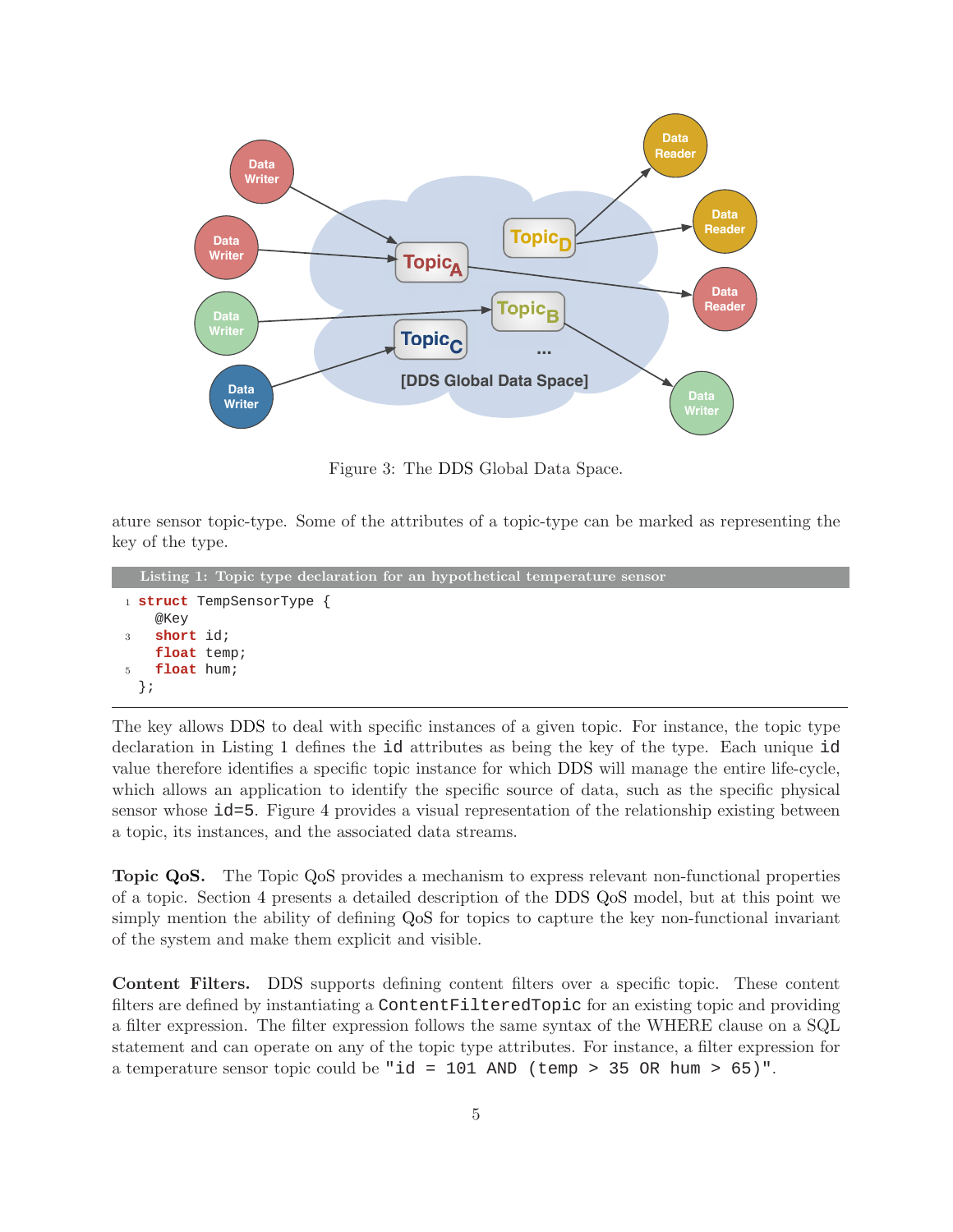

<span id="page-5-0"></span>Figure 4: Topic Instances and Data Streams.

#### 2.2.3 DataWriters and DataReaders

Since a topic defines the subjects produced and consumed, [DDS](#page-17-2) provides two abstractions for writing and reading these topics: DataWriterss and DataReaders, respectively. Both DataReaders and DataWriters are strongly typed and are defined for a specific topic and topic type.

#### 2.2.4 Publishers, Subscribers and Partitions

[DDS](#page-17-2) also defines Publishers and Subscribers, which group together sets of DataReaders and DataWriters and perform some coordinated actions over them, as well as manage the communication session. [DDS](#page-17-2) also supports the concept of a *Partition* which can be used to organize data flows within a [GDS](#page-17-9) to decompose un-related sets of topics.

#### 2.3 Example of Applying DDS

<span id="page-5-1"></span>Now that we presented the key architectural concepts and entities in [DDS,](#page-17-2) we will show the anatomy of a simple DDS application. Listing [2](#page-5-1) shows the steps required to join a [DDS](#page-17-2) domain, to define a publisher and a topic on the given domain, and then create a data writer and publish a sample.

Listing 2: A simple application writing DDS samples.

```
2 // -- Joing Domain by creating a DomainParticipant
  int32_t domainID = 0;
4 DomainParticipant dp(domainID);
6 // -- Get write acces to a domain by creating a Publisher
  Publisher pub(dp);
8
  // -- Register Topic
10 Topic<TempSensor> topic(dp, "TemSensorTopic");
12 // -- Create DataWriter
  DataWriter<TempSensor> dw(pub,topic);
```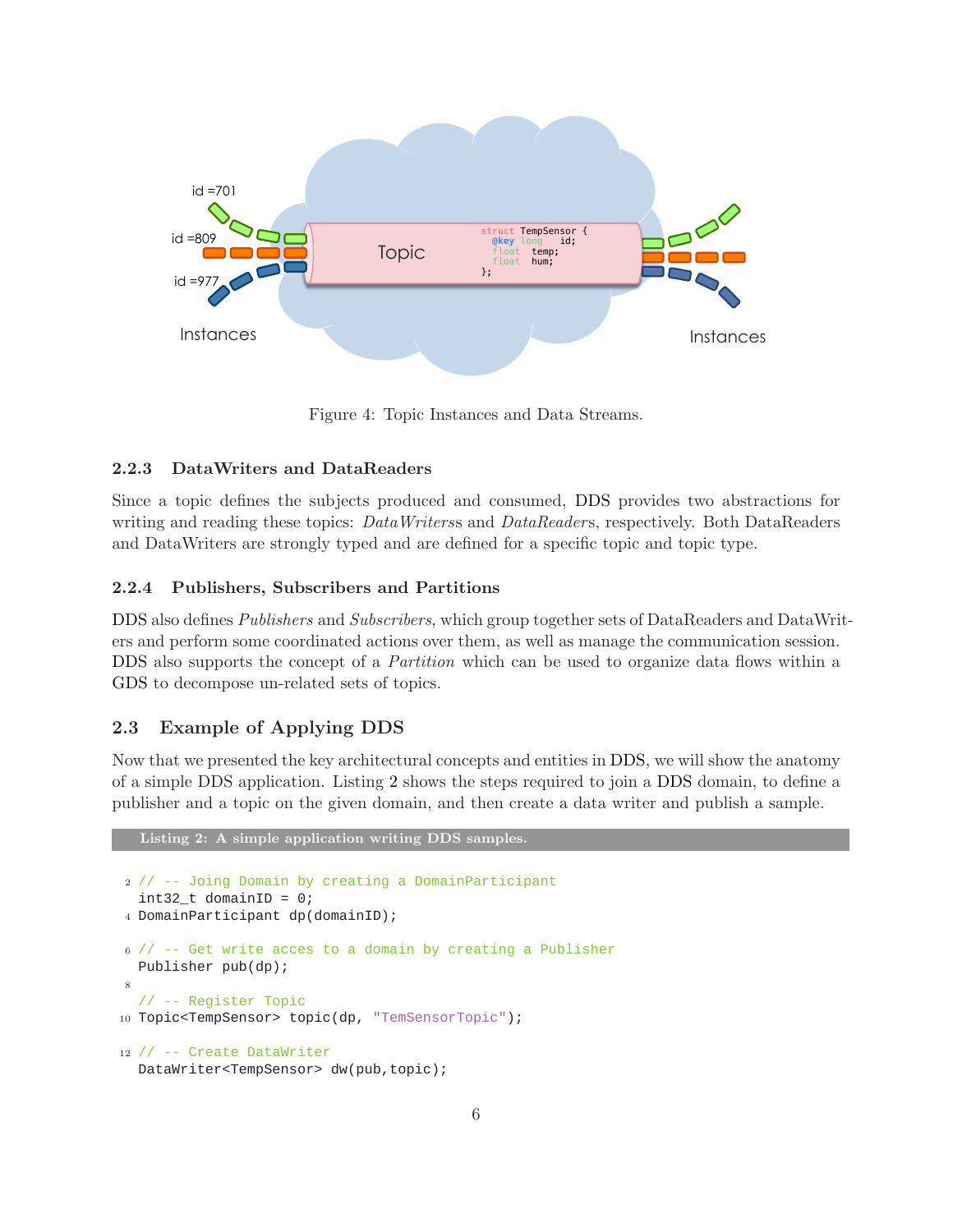```
14
  // -- Writer a sample
16 dw << TempSensor(701, 25, 67);
```
<span id="page-6-0"></span>Note that no [QoS](#page-17-11) has been specified for any of the [DDS](#page-17-2) entities defined in this code fragment, so the behavior will be the default [QoS.](#page-17-11)

```
Listing 3: A simple application reading DDS samples.
2 // -- Joing Domain by creating a DomainParticipant
  int32 t domainID = 0;
4 DomainParticipant dp(domainID);
6 // -- Get write acces to a domain by creating a Subscriber
  Subscriber sub(dp);
 8
  // -- Register Topic
10 Topic<TempSensor> topic(dp, "TemSensorTopic");
12 // -- Create DataReader
  DataReader<TempSensor> dr(pub,topic);
14
16 std::vector<TempSensor> data(MAX_LEN);
  std::vector<SampleInfo> info(MAX_LEN);
18 // -- Rear a samples
  dr.read(data.begin(), info.being(), MAX_LEN)
```
Listing [3](#page-6-0) shows the steps required to read the data samples published on a given topic. This code fragment shows the application proactively reading data. [DDS](#page-17-2) also provides a notification mechanism that informs a datareader via a callback when new data is available, as well as an operation for waiting for new data to become available.

### 3 The DDS Type System

Strong typing plays a key role in developing software systems that are easier to extend, less expensive to maintain, and in which runtime errors are limited to those computational aspects that either cannot be decided at compile-time or that cannot be detected at compile-time by the type system. Since [DDS](#page-17-2) was designed to target mission- and business-critical systems where safety, extensibility, and maintainability are critically important, [DDS](#page-17-2) adopted a strong and statically typed system to define type properties of a topic. This section provides an overview of the [DDS](#page-17-2) type system, as defined in [\[7\]](#page-18-5).

### 3.1 Structural Polymorphic Types System

<span id="page-6-1"></span>[DDS](#page-17-2) provides a polymorphic structural type system [\[3,](#page-18-6) [2,](#page-18-7) [7\]](#page-18-5), which means that the type system not only supports polymorphism, but also bases its sub-typing on the structure of a type, as opposed than its name. For example, consider the types declared in Listing [4.](#page-6-1)

```
Listing 4: Nominal vs. Structural Subtypes
```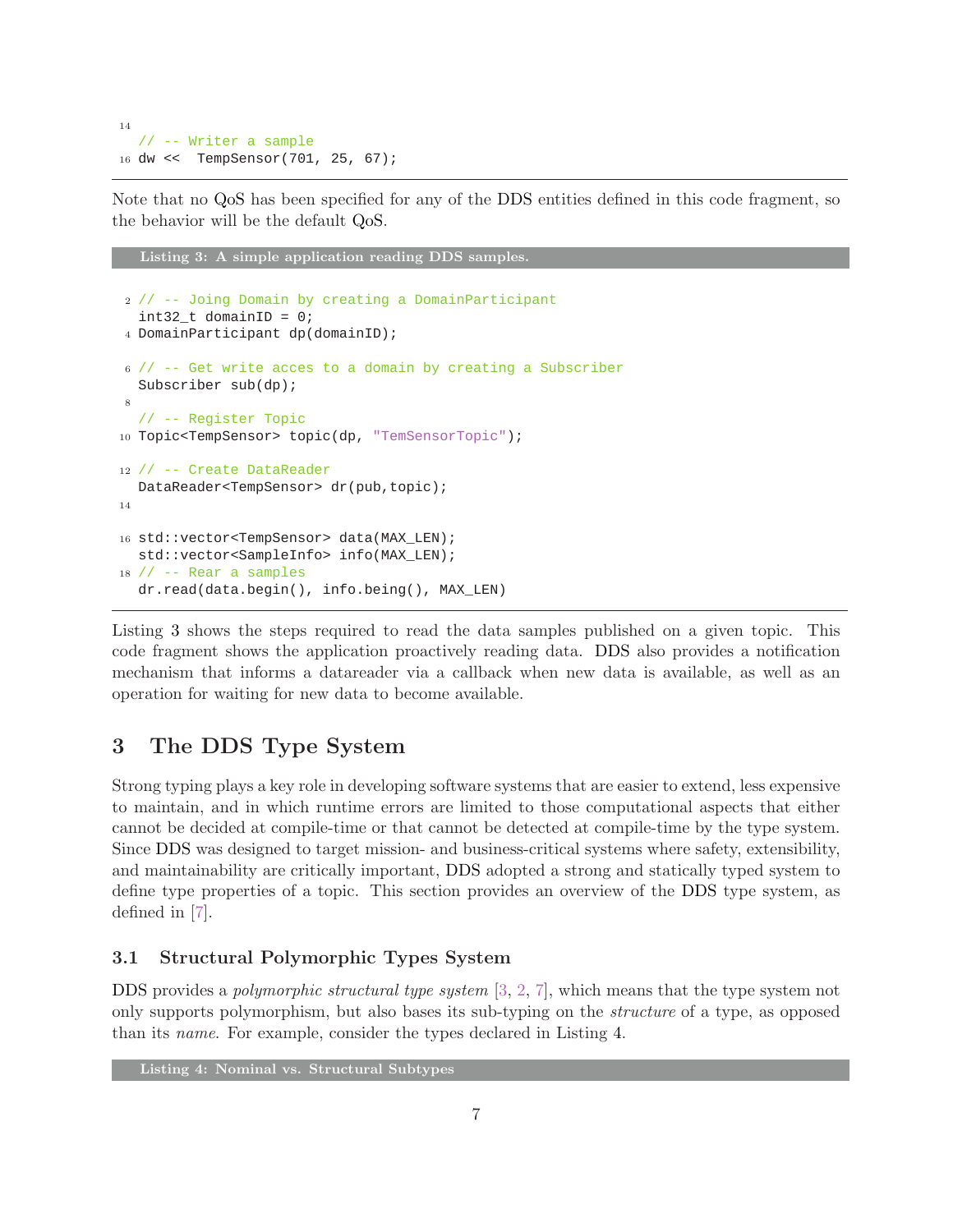```
struct Coord2D {
2 int x;
    int y;
4 };
6 struct Coord3d : Coord2D {
    int z;
8 };
10 struct Coord {
    int x;
12 int y;
    int z;
14 };
```
In a traditional nominal polymorphic type system, the Coord3D would be a subtype of Coord2D, which would be expressed by writing  $Coord3D <:Coord2D$ . In a nominal type system, however, there would be no relationship between the Coord2D/Coord3D with the type Coord. Conversely, in a polymorphic structural type system like DDS the type Coord is a subtype of the type Coord2D—thus  $Coord \lt:$ :  $Coord2D$  and it is structurally the same type as the type Coord3D.

The main advantage of a polymorphic structural type system over nominal type systems is that the former considers the structure of the type as opposed to the name to determine sub-types relationships. As a result, polymorphic structural types systems are more flexible and well-suited for [SoS.](#page-17-0) In particular, types in [SoS](#page-17-0) often need to evolve incrementally to provide a new functionality to most subsystems and systems, without requiring a complete redeploy of the entire [SoS.](#page-17-0)

In the example above the type Coord was a monotonic extension of the type Coord2D since it was added some new attributes "at the end." The [DDS](#page-17-2) type system can handle both attribute reording and attribute removal with equal alacrity.

#### 3.2 Type Annotations

The [DDS](#page-17-2) type systems supports an annotation system very similar to that available in Java [\[4\]](#page-18-8). It also defines a set of built-in annotations that can be used to control the extensibility of a type, as well as the properties of the attributes of a given type. Some important built-in annotations are described below:

- The @ID annotation can be used to assign a global unique ID to the data members of a type. This ID is used to deal efficiently with attributes reordering.
- The @Key annotation can be used to identify the type members that constitute the key of the topic type.
- The @Optional annotations can be used to express that an attribute is optional and might not be set by the sender. [DDS](#page-17-2) provides specific accessors for optional attributes that can be used to safely check whether the attribute is set or not. In addition, to save bandwidth, [DDS](#page-17-2) will not send optional attributes for which a value has not been provided.
- The @Shared annotation can be used to specify that the attribute must be referenced through a pointer. This annotations helps avoid situations when large data-structures (such as images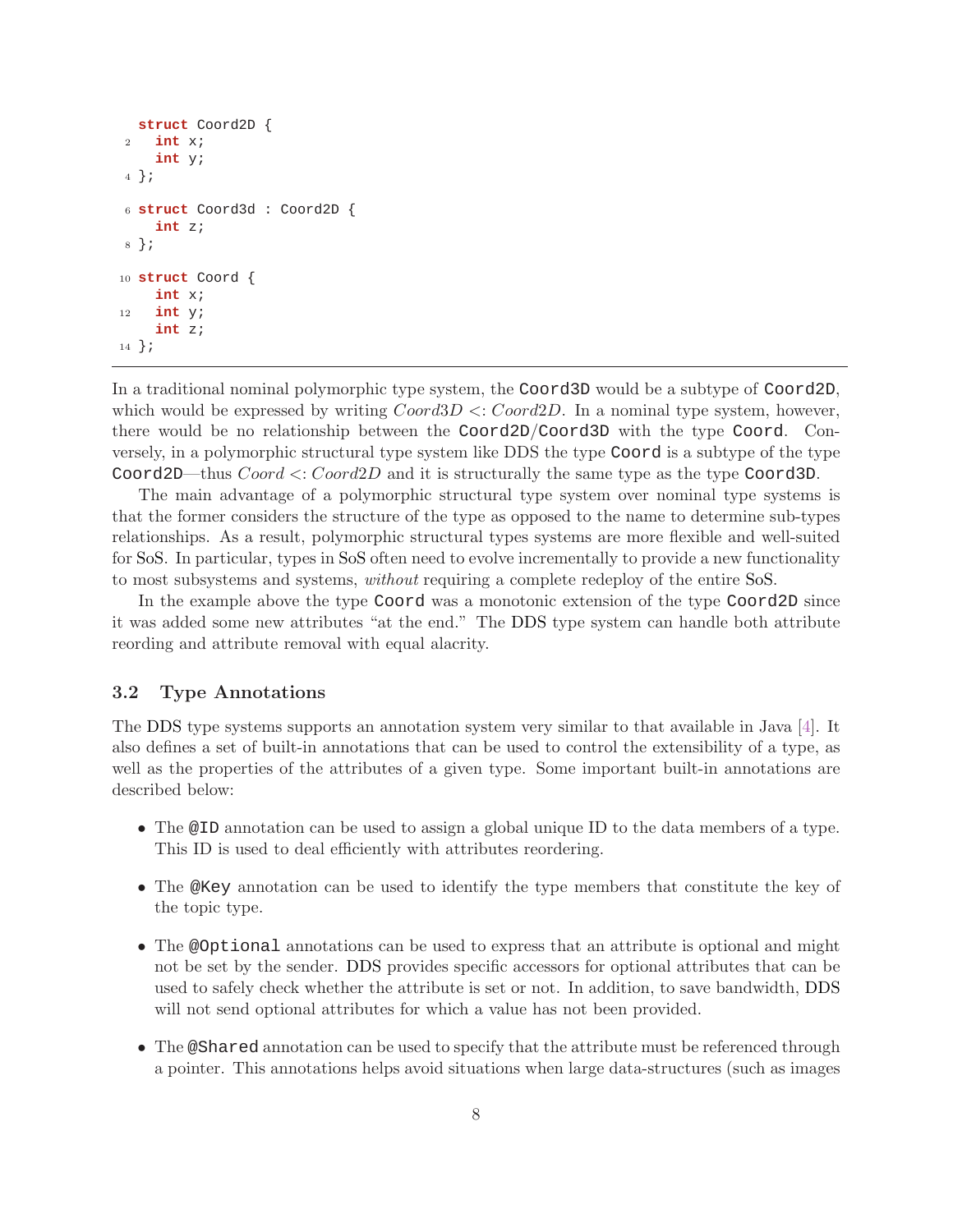

<span id="page-8-1"></span>Figure 5: DDS QoS Policies.

or large arrays) would be allocated contiguously with the topic type, which may be undesirable in resource-contrained embedded systems.

• The @Extensibility annotation can be used to control the level of extensibility allowed for a given topic type. The possible values for this annotation are  $(1)$  Final to express the fact that the type is sealed and cannot be evolved – as a result this type cannot be substituted by any other type that is structurally its subtype, (2) Extensible to express that only monotonic extensibility should be considered for a type, and (3) mutable to express that the most generic structural subtype rules for a type should be applied when considering subtypes.

In summary, the [DDS](#page-17-2) type system provides all the advantages of a strongly-typed system, together with the flexibility of structural type systems. This combinations supports key requirements of a [SoS](#page-17-0) since it preserves types end-to-end, while providing type-safe extensibility and incremental system evolution.

### <span id="page-8-0"></span>4 The DDS QoS Model

[DDS](#page-17-2) provides applications with explicit control over a wide set of non-functional properties, such as data availability, data delivery, data timeliness and resource usage through a rich set of [QoS](#page-17-11) policies – Figure [5](#page-8-1) shows the full list of available QoS. The control provided by these policies over the key non-functional properties of data is important for traditional systems and indispensable for [SoS.](#page-17-0) Each [DDS](#page-17-2) entity (such as a topic, data reader, and data writer) can apply a subset of available [QoS](#page-17-11) policies. The policies that control and end-to-end property are considered as part of the subscription matching. [DDS](#page-17-2) uses a request vs. offered QoS matching approach, as shown in Figure ?? in which a data reader matches a data writer if and only if the QoS it is requesting for the given topic does not exceed (e.g., is no more stringent) than the QoS with which the data is produced by the data writer.

[DDS](#page-17-2) subscriptions are matched against the topic type and name, as well as against the [QoS](#page-17-11) being offered/requested by data writers and readers. This DDS matching mechanism ensures that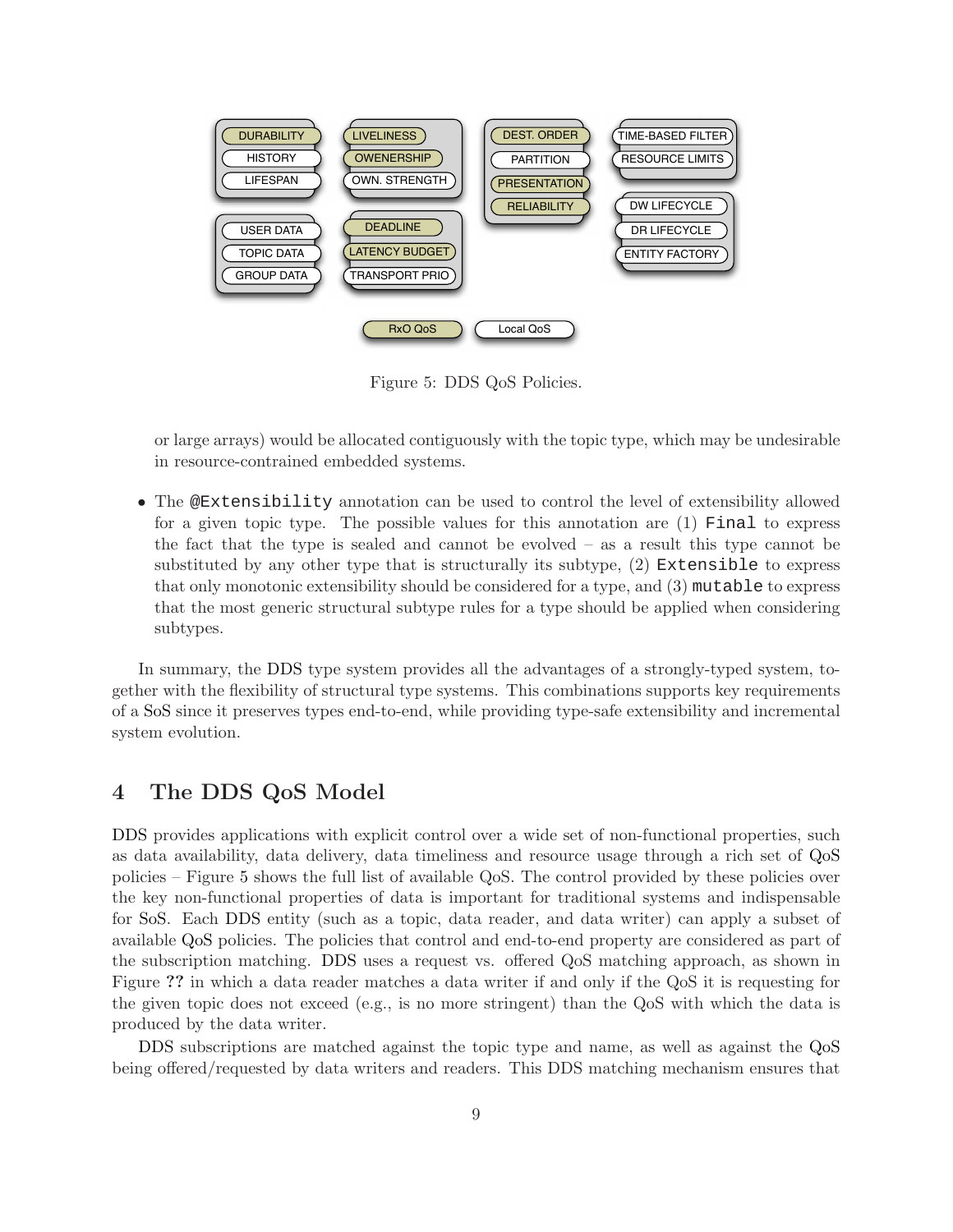

Figure 6: DDS Request vs. Offered QoS Model.

(1) types are preserved end-to-end due to the topic type matching and (2) end-to-end [QoS](#page-17-11) invariants are also preserved.

The reminder of this section describes the most important [QoS](#page-17-11) policies in [DDS.](#page-17-2)

#### 4.1 Data availability

DDS provides the following QoS policies that control the availability of data to domain participants:

- The DURABILITY [QoS](#page-17-11) policy controls the lifetime of the data written to the global data space in a [DDS](#page-17-2) domain. Supported durability levels include (1) VOLATILE, which specifies that once data is published it is not maintained by [DDS](#page-17-2) for delivery to late joining applications, (2) TRANSIENT LOCAL, which specifies that publishers store data locally so that late joining subscribers get the last published item if a publisher is still alive, (3) TRANSIENT, which ensures that the [GDS](#page-17-9) maintains the information outside the local scope of any publishers for use by late joining subscribers, and (4) PERSISTENT, which ensures that the [GDS](#page-17-9) stores the information persistently so to make it available to late joiners even after the shutdown and restart of the whole system. Durability is achieved by relying on a durability service whose properties are configured by means of the DURABILITY\_SERVICE [QoS](#page-17-11) of non-volatile topics.
- The LIFESPAN [QoS](#page-17-11) policy controls the interval of time during which a data sample is valid. The default value is infinite, with alternative values being the time-span for which the data can be considered valid.
- The HISTORY [QoS](#page-17-11) policy controls the number of data samples (i.e., subsequent writes of the same topic) that must be stored for readers or writers. Possible values are the last sample, the last  $n$  samples, or all samples.

These [DDS](#page-17-2) data availability [QoS](#page-17-11) policies decouple applications in time and space. They also enable these applications to cooperate in highly dynamic environments characterized by continuous joining and leaving of publisher/subscribers. Such properties are particularly relevant in [SoS](#page-17-0) since they increase the decoupling of the component parts.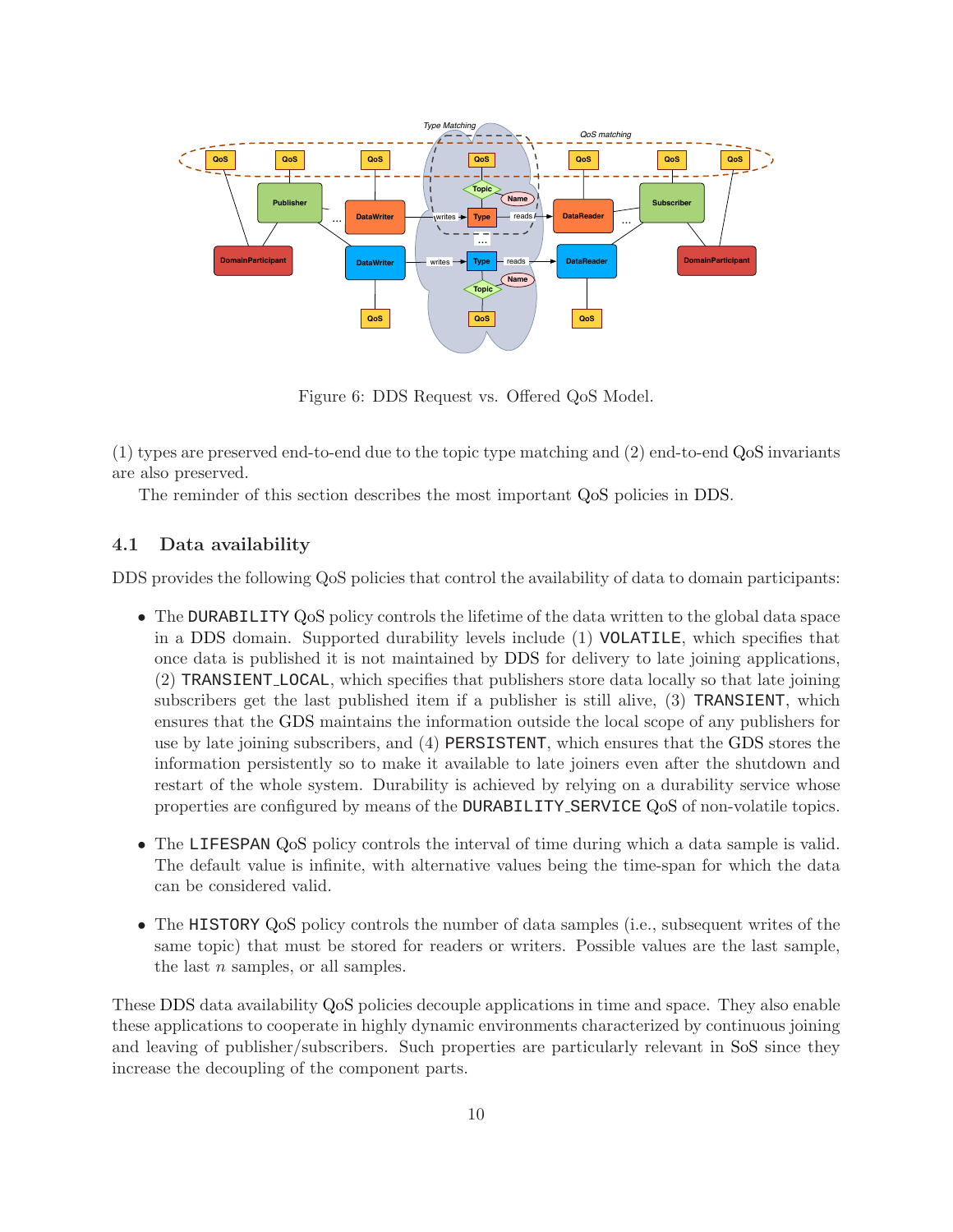### 4.2 Data delivery

DDS provides the following QoS policies that control how data is delivered and how publishers can claim exclusive rights on data updates:

- The PRESENTATION QoS policy gives control on how changes to the information model are presented to subscribers. This [QoS](#page-17-11) gives control on the ordering as well as the coherency of data updates. The scope at which it is applied is defined by the access scope, which can be one of INSTANCE, TOPIC, or GROUP level.
- The RELIABILITY QoS policy controls the level of reliability associated with data diffusion. Possible choices are RELIABLE and BEST EFFORT distribution.
- The PARTITION [QoS](#page-17-11) policy gives control over the association between [DDS](#page-17-2) partitions (represented by a string name) and a specific instance of a publisher/subscriber. This association provides [DDS](#page-17-2) implementations with an abstraction that allow to segregate traffic generated by different partitions, thereby improving overall system scalability and performance.
- The DESTINATION ORDER [QoS](#page-17-11) policy controls the order of changes made by publishers to some instance of a given topic. DDS allows the ordering of different changes according to source or destination timestamps.
- The OWNERSHIP [QoS](#page-17-11) policy controls which writer "owns" the write-access to a topic when there are multiple writers and ownership is EXCLUSIVE. Only the writer with the highest  $OWNERSHIP\_STRENGTH$  can publish the data. If the OWNERSHIP  $QoS$  policy value is shared, multiple writers can concurrently update a topic. OWNERSHIP thus helps to manage replicated publishers of the same data.

These [DDS](#page-17-2) data delivery [QoS](#page-17-11) policies control the reliability and availability of data, thereby allowing the delivery of the right data to the right place at the right time. More elaborate ways of selecting the right data are offered by the [DDS](#page-17-2) content-awareness profile, which allows applications to select information of interest based upon their content. These [QoS](#page-17-11) policies are particularly useful in [SoS](#page-17-0) since they can be used to finely tune how—and to whom—data is delivered, thus limiting not only the amount of resources used, but also minimizing the level of interference by independent data streams.

### 4.3 Data timeliness

DDS provides the following [QoS](#page-17-11) policies to control the timeliness properties of distributed data:

- The DEADLINE [QoS](#page-17-11) policy allows applications to define the maximum inter-arrival time for data. [DDS](#page-17-2) can be configured to automatically notify applications when deadlines are missed.
- The LATENCY BUDGET QoS policy provides a means for applications to inform [DDS](#page-17-2) of the urgency associated with transmitted data. The latency budget specifies the time period within which [DDS](#page-17-2) must distribute the information. This time period starts from the moment the data is written by a publisher until it is available in the subscribers data-cache ready for use by reader(s).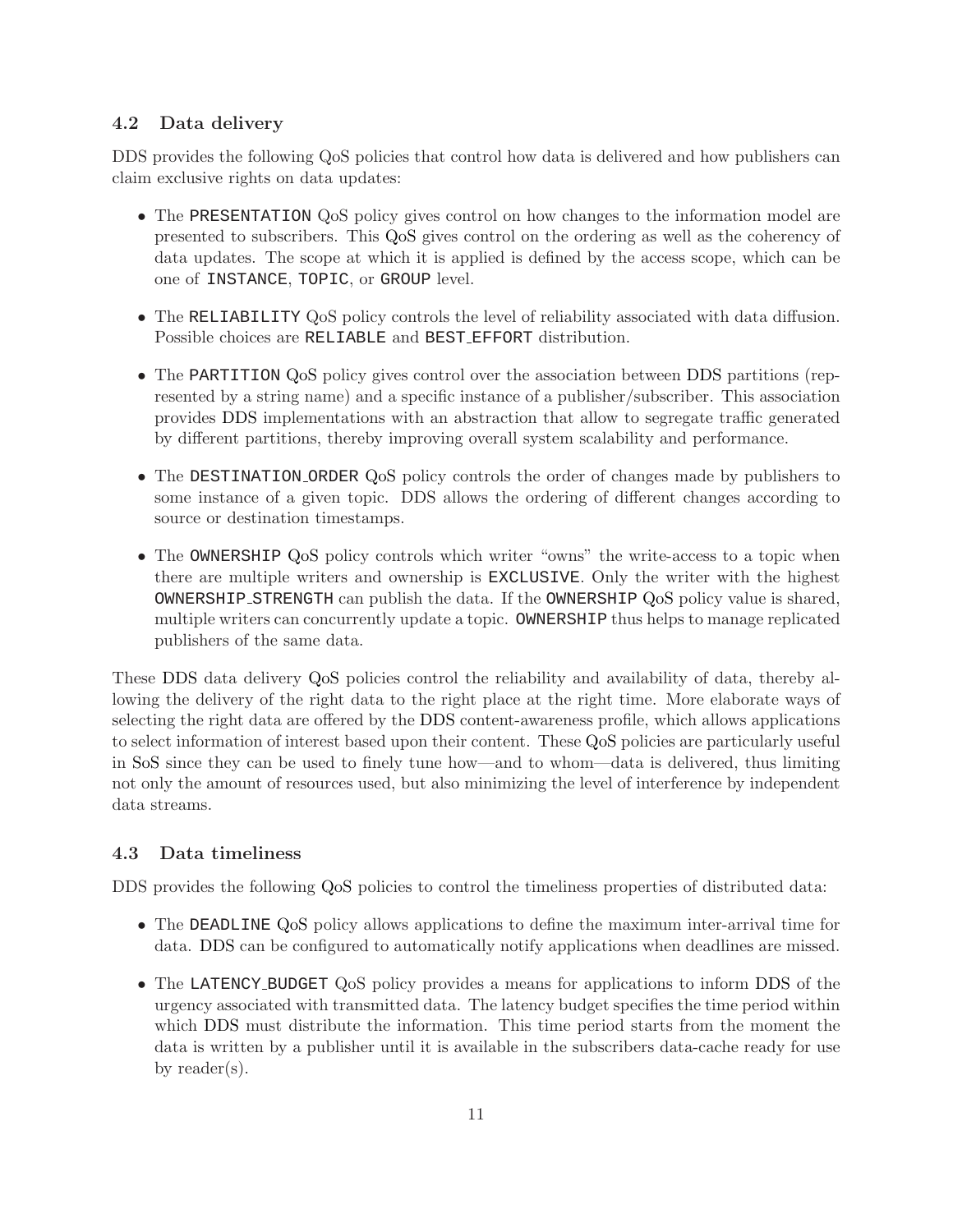• The TRANSPORT\_PRIORITY QoS policy allows applications to control the importance associated with a topic or with a topic instance, thus allowing a DDS implementation to prioritize more important data relative to less important data. These QoS policies help ensure that mission-critical information needed to reconstruct the shared operational picture is delivered in a timely manner.

These [DDS](#page-17-2) data timeliness [QoS](#page-17-11) policies provide control over the temporal properties of data. Such properties are particularly relevant in [SoS](#page-17-0) since they can be used to define and control the temporal aspects of various subsystem data exchanges, while ensuring that bandwidth is exploited optimally.

#### 4.4 Resources

[DDS](#page-17-2) defines the following [QoS](#page-17-11) policies to control the network and computing resources that are essential to meet data dissemination requirements:

- The TIME BASED FILTER [QoS](#page-17-11) policy allows applications to specify the minimum interarrival time between data samples, thereby expressing their capability to consume information at a maximum rate. Samples that are produced at a faster pace are not delivered. This policy helps a [DDS](#page-17-2) implementation optimize network bandwidth, memory, and processing power for subscribers that are connected over limited bandwidth networks or which have limited computing capabilities.
- The RESOURCE LIMITS [QoS](#page-17-11) policy allows applications to control the maximum available storage to hold topic instances and related number of historical samples [DDSs](#page-17-2) [QoS](#page-17-11) policies support the various elements and operating scenarios that constitute net-centric missioncritical information management. By controlling these QoS policies it is possible to scale [DDS](#page-17-2) from low-end embedded systems connected with narrow and noisy radio links, to highend servers connected to high-speed fiber-optic networks.

These [DDS](#page-17-2) resource [QoS](#page-17-11) policies provide control over the local and end-to-end resources, such as memory and network bandwidth. Such properties are particularly relevant in [SoS](#page-17-0) since they are characterized by largely heterogeneous subsystems, devices, and network connections that often require down-sampling, as well as overall controlled limit on the amount of resources used.

### 4.5 Configuration

The [QoS](#page-17-11) policies described above, provide control over the most important aspects of data delivery, availability, timeliness, and resource usage. [DDS](#page-17-2) also supports the definition and distribution of user specified bootstrapping information via the following QoS policies:

- The USER DATA [QoS](#page-17-11) policy allows applications to associate a sequence of octets to domain participant, data readers and data writers. This data is then distributed by means of a built-in topic. This QoS policy is commonly used to distribute security credentials.
- The TOPIC DATA [QoS](#page-17-11) policy allows applications to associate a sequence of octet with a topic. This bootstrapping information is distributed by means of a built-in topic. A common use of this [QoS](#page-17-11) policy is to extend topics with additional information, or meta-information, such as IDL type-codes or XML schemas.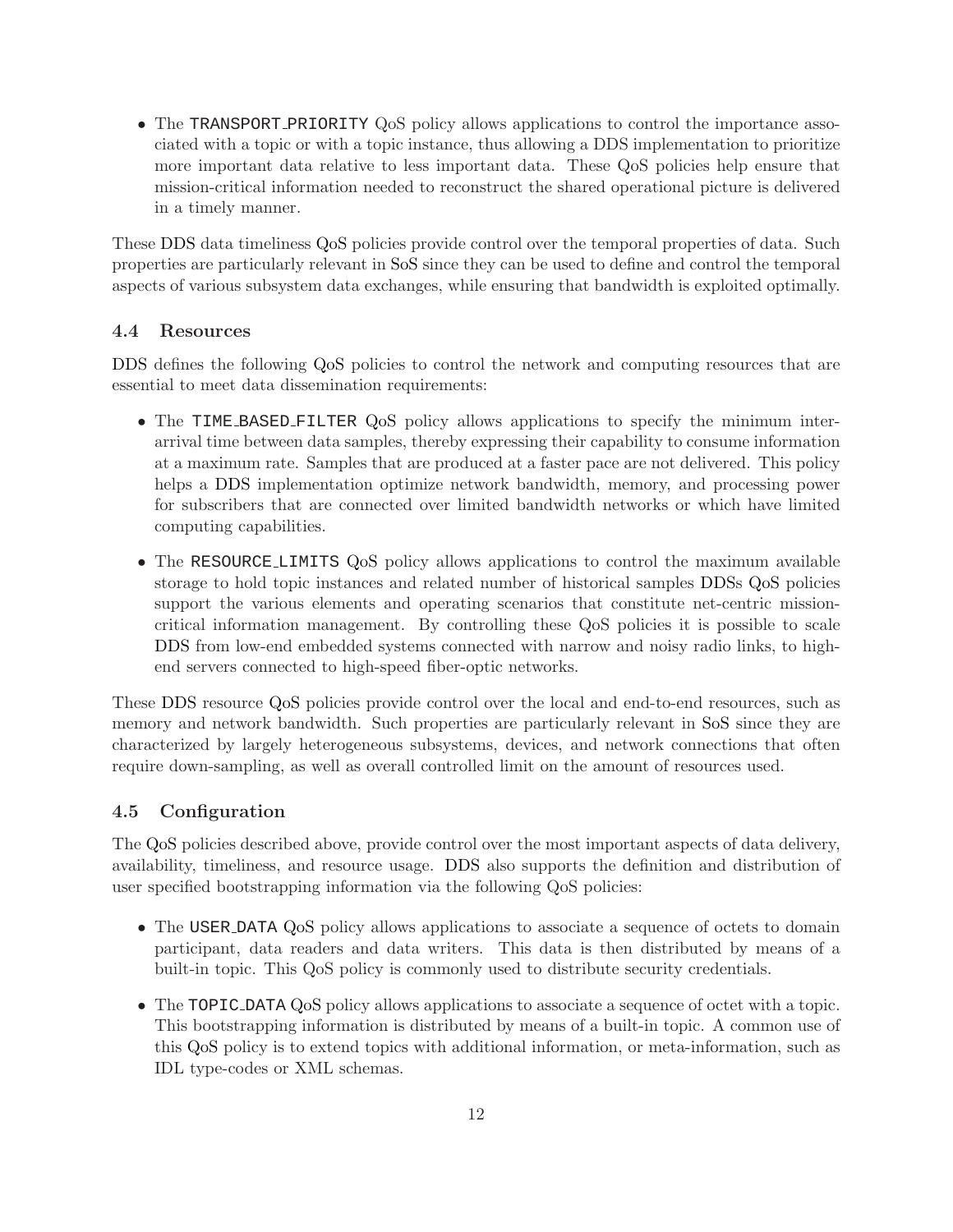• The GROUP DATA [QoS](#page-17-11) policy allows applications to associate a sequence of octets with publishers and subscribers–this bootstrapping information is distributed by means built-in topics. A typical use of this information is to allow additional application control over subscriptions matching.

These [DDS](#page-17-2) configuration [QoS](#page-17-11) policies provide useful a mechanism for bootstrapping and configuring applications that run in [SoS.](#page-17-0) This mechanism is particularly relevant in [SoS](#page-17-0) since it provides a fully distributed means of providing configuration information.

### 5 Guidelines for Building System of Systems with DDS

This section presents a systematic method for building scalable, extensible, and efficient [SoS](#page-17-0) by integrating them through [DDS.](#page-17-2) This method has been used successfully in many [SoS](#page-17-0) and has shown over time its value on addressing the key requirements faced when architecting a [SoS,](#page-17-0) including (1) achieving the right level of scalability and extensibility while maintaining loose coupling and (2) minimizing resource usage.

The method described below will be presented as a series of steps, which are applied incrementally and often iteratively–to achieve the appropriate [SoS](#page-17-0) design. With time and experience the number of iterations required will diminish. It is advisable, however, to iterate two to three times through the steps described below when first applying the method. A visual representation of the steps involved in this approach is outlined in Figure [7.](#page-12-0)



<span id="page-12-0"></span>Figure 7: Visual representation of the steps involved in the common information model approach.

#### 5.1 Step I: Define the Common Information Model

Integrating systems to form a [SoS](#page-17-0) involves interconnecting these systems in a meaningful way. A conventional approach is to integrate systems in a pairwise manner, thus leading to a star-like system topology depicted in Figure  $8(a)$  $8(a)$ . This conventional approach to system integration has several shortcomings, however, because (1) is not scalable since it requires integrating with  $n-1$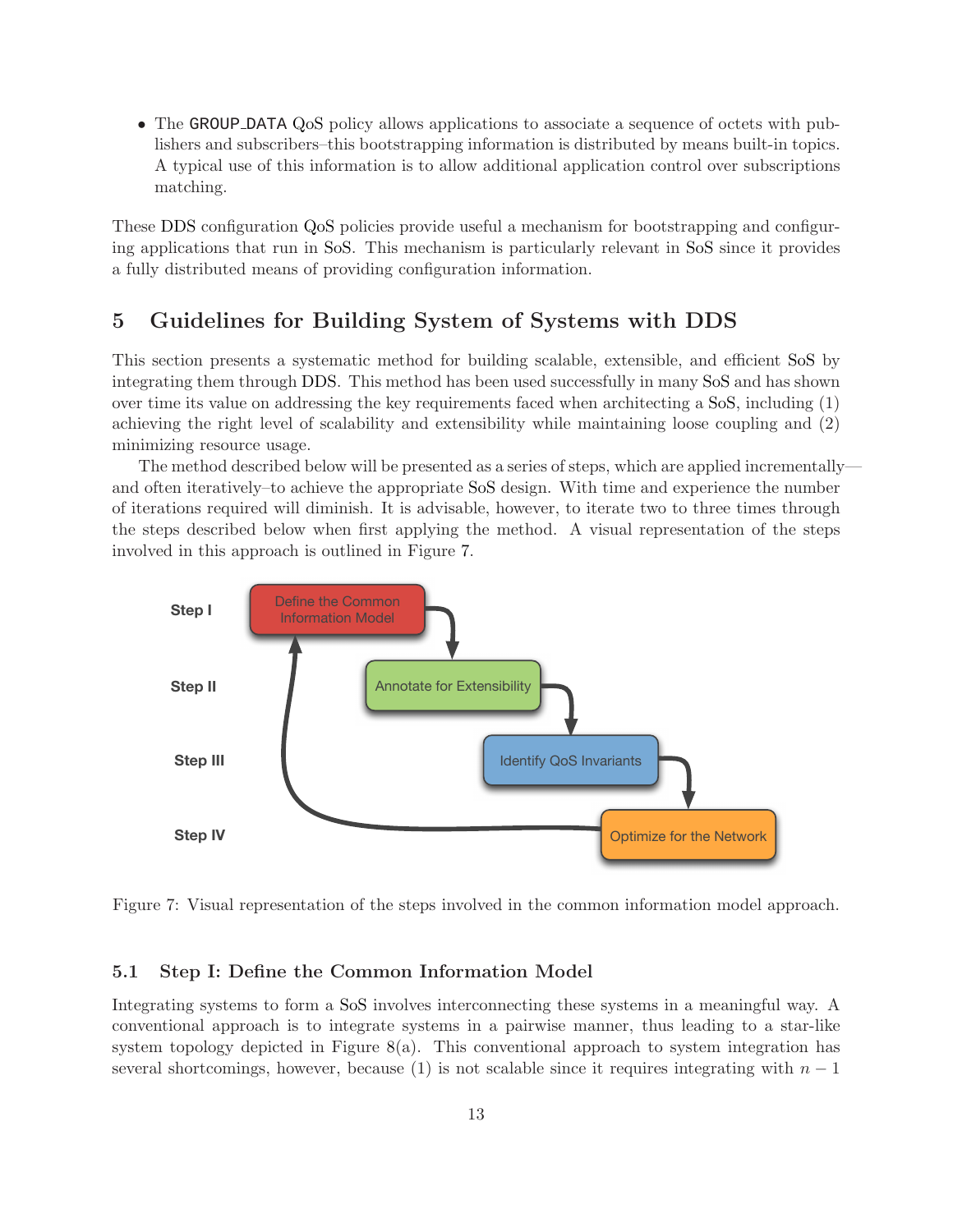systems, (2) it is not resource efficient since it duplicates information, and (3) it is hard to extend since each change is usually propagated on the  $n - 1$  point-to-point integrations.



<span id="page-13-0"></span>Figure 8: System of System Integration Styles.

An alternative approach to architect [SoS](#page-17-0) involves focusing on a common set of abstractions—the common information model—used to represent all information that is necessary and relevant for the interworkings of the [SoS.](#page-17-0) This approach, depicted in Figure [8\(](#page-13-0)b), reduces—and in some cases eliminates—the integration effort since all systems communicate using the same protocol and type system. This approach also migrates some effort to the careful design of the common information model, which defines the data representations that establish the *lingua franca* for the [SoS.](#page-17-0)

The first step required to build a common information model involves devising the data types that capture the state and the events relevant throughout the [SoS.](#page-17-0) This data can then be normalized using one of the several forms defined in the database management systems literature [\[10\]](#page-18-9). After applying this first step, the information model should be free of common anomalies, such as the update or deletion anomalies, and should be efficient, in the sense that information duplication will have been removed via the normalization process. At this point, however, the information model may not be ideal for [SoS](#page-17-0) with respect to aspects like evolvability, efficiency, and QoS.

#### 5.2 Step II: Annotate for Extensibility

The second step of information model design should account for the extensibility requirements of each data type. Some data types must support evolutions, such as the ability of adding or removing attributes. Other data types must disallow extensions since they represent structural invariants, such as the type representing some physical structure of the system like the position and number of wheels. In either case, it is necessary to consciously decide what kind of extensibility is associated with each data type and use the annotations described in Section refSection:DDS:TypeSystem.

#### 5.3 Step III: Identify QoS Invariants

The previous steps allow refinement of an information model so that it cleanly captures key traits of the [SoS.](#page-17-0) At this point, however, the information model does not capture any non-functional requirements associated with various data types. The next step, therefore, involves identifying the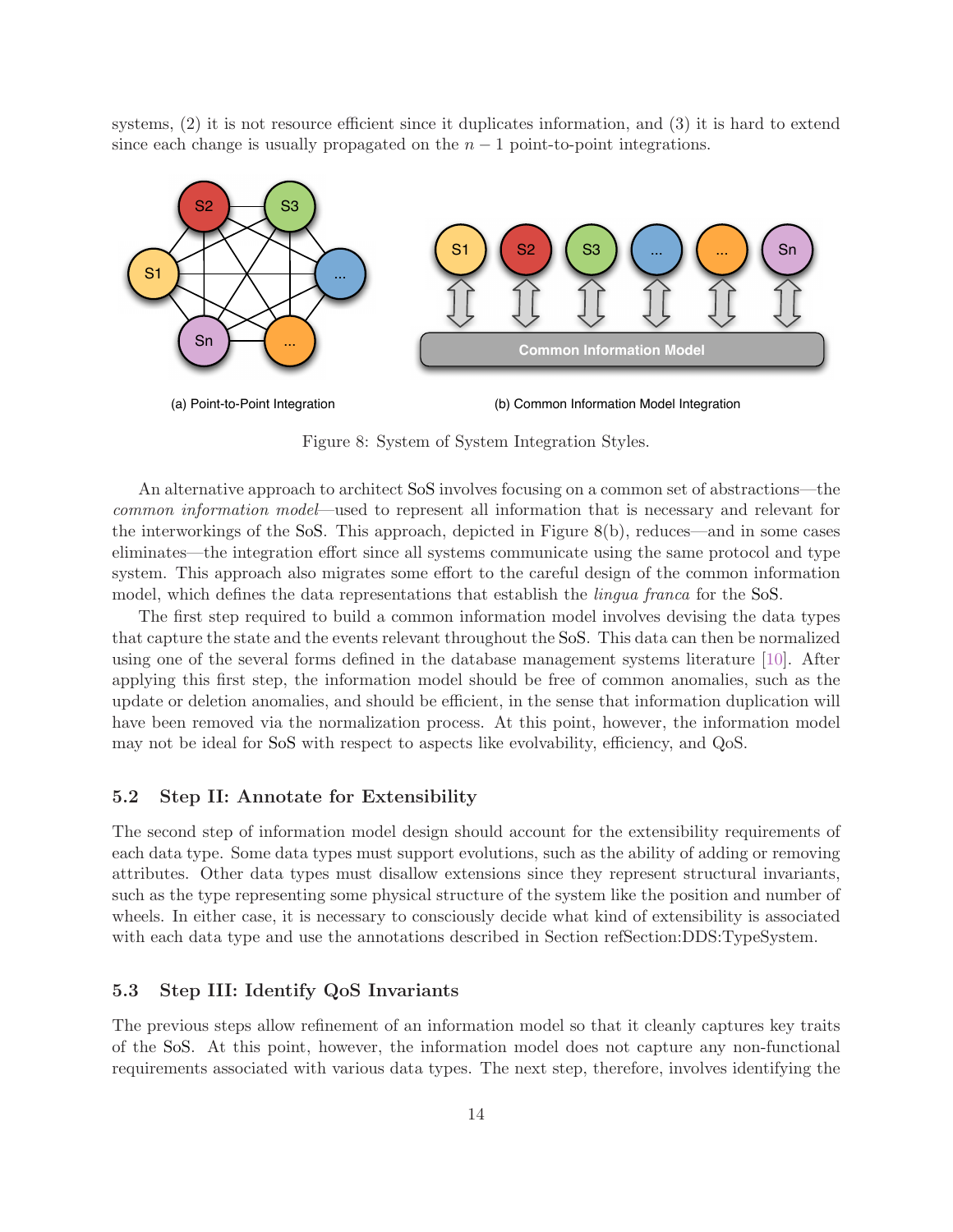least stringent set of [QoS](#page-17-11) policies (see Section [4\)](#page-8-0) that should be associated with each data type to meet [SoS](#page-17-0) non-functional requirements.

Decorating the common information model with the proper [QoS](#page-17-11) ensures data producers can only produce data with stronger guarantees, whereas data consumers can only ask to consume data with weaker guarantees. This rule ensures the [QoS](#page-17-11) violations do not occur and that the [SoS](#page-17-0) will work as expected.

#### 5.4 Step IV: Optimize for the Network

After the common information model is decorated with [QoS](#page-17-11) there is yet another steps to perform to address the fact that (1) a [SoS](#page-17-0) is a distributed system, which requires awareness of network characteristics, and optimization of the used bandwidth as some of the subsystem or devices will often be connected through narrow-bandwidth links or will inherently have scarce computational and storage resources, and (2) [DDS](#page-17-2) data is sent atomically, i.e., regardless of what changes occur in the (non-optional) fields of a data type when the entire data type is transmitted across the network.

These considerations requires additional scrutiny on the information model. In particular, it is necessary to identify all the data types that belong in one of the following cases:

- Update frequency mix. Each data type should be regarded with respect to the relative update frequency of its attributes. If there is a subset of attributes that are relatively static and another subset that changes relatively often, it is advisable to split the data type into two data types. The two types will share the key to allow correlation on the receiving side. This technique minimizes bandwidth utilization by limiting the amount of data sent over the network. For [SoS](#page-17-0) that communicate over some low bandwidth links this technique significantly improve performance.
- **[QoS](#page-17-11)** mix. Since QoS policies in [DDS](#page-17-2) apply to the whole topic it is important to recognize that the DURABILITY or RELIABILITY [QoS](#page-17-11) policy affects all attributes of the data type associated with the topic. In certain cases, however, some attributes will work fine with a weaker [QoS](#page-17-11) setting. In such case, it is advisable to split data types into as many types as necessary to ensure that all attributes within a given data type share the same [QoS,](#page-17-11) i.e., no attribute could select a weaker [QoS](#page-17-11) without compromising correctness. This technique can improve both performance and resource utilization.

#### 5.5 Step V: Iterate

The steps I to IV described above should be performed iteratively to ensure that (1) all key [SoS](#page-17-0) concepts have been captured, (2) extensibility constraints have been handled, (3) the [QoS](#page-17-11) policies properly capture non-functional invariants, and (4) the data model is efficient and scalable. With experience the number of iterations required will reduce, but you should typically apply these steps at least twice.

#### 6 DDS: The Road Ahead

The [DDS](#page-17-2) technology ecosystem is characterized by a lively and vibrant community that continues to innovate and extend the applicability of this powerful [P/S](#page-17-3) technology. This section we summarize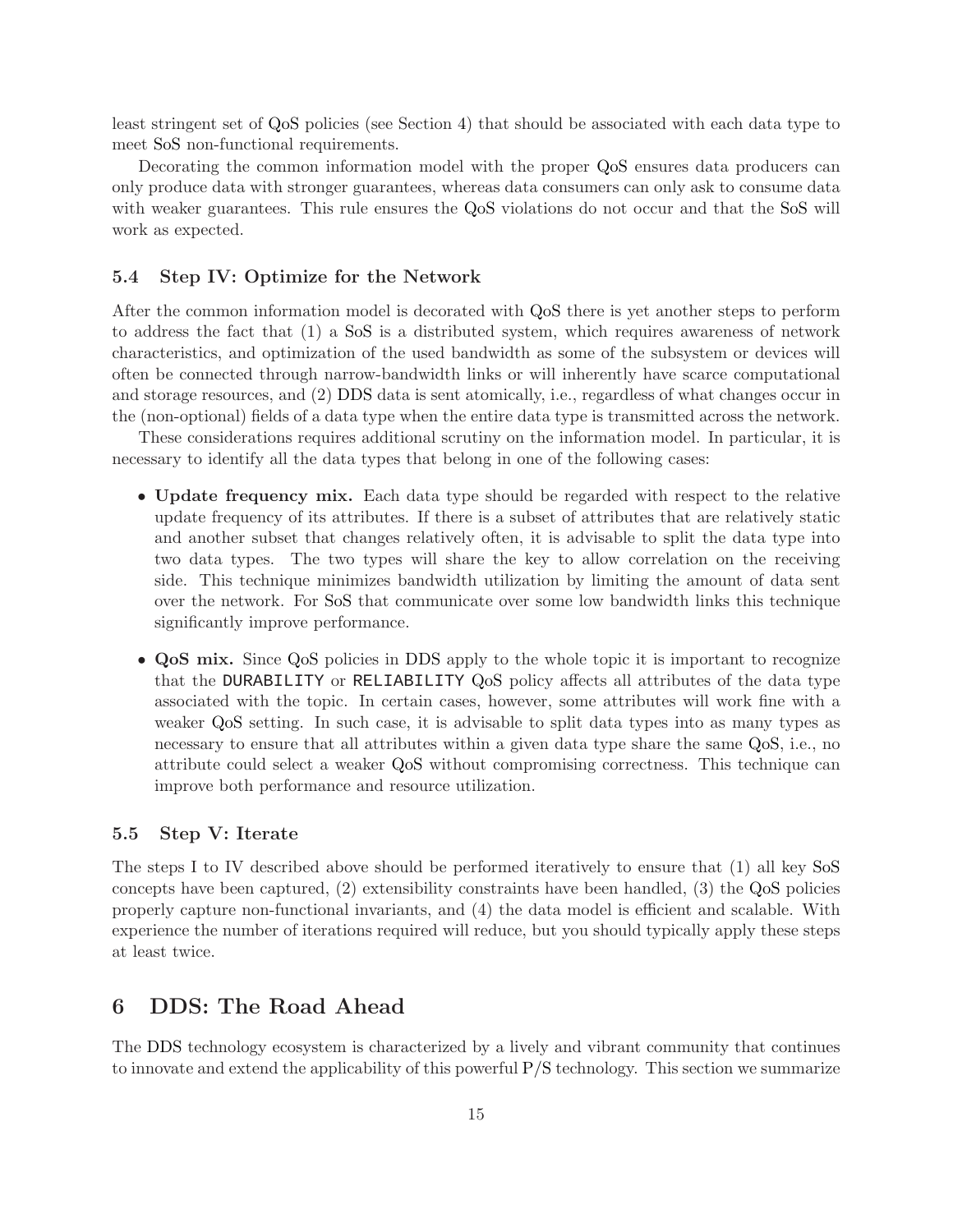the state-of-the-art in [DDS](#page-17-2) and then examine the [DDS](#page-17-2) standards that will be forthcoming in the next year or so.



<span id="page-15-0"></span>Figure 9: The DDS Standard Evolution.

#### 6.1 State-of-the-Art for DDS

Figure [9](#page-15-0) presents the whole family of standards belonging to the [DDS](#page-17-2) ecosystem, including some of the upcoming extensions. As described in earlier sections, [DDS](#page-17-2) supports [QoS-](#page-17-11)enabled topicbased [P/S](#page-17-3) [\[5\]](#page-18-1) where topics are strongly typed and where a structural polymorphic type system is used to enable type-safe system extensibility and evolution [\[7\]](#page-18-5). [DDS](#page-17-2) is equipped with a standard wire-protocol, [DDSI](#page-17-4) [\[6\]](#page-18-3), that provides native interoperability across vendor implementations of the standard.

Two new APIs were recently specified for [DDS.](#page-17-2) One API defines a new mapping to ISO  $C++$ and another defines a mapping to Java 5. Both APIs improve the productivity, safety and efficiency of [DDS](#page-17-2) applications. As a result of these enhancements, [DDS](#page-17-2) now provides the most dependable and productive standard-based communication middleware infrastructure for building mission- and business-critical [SoS](#page-17-0) that require scalability, fault-tolerance, efficiency and performance.

#### 6.2 Coming Next

There are three areas that will yield the following new [DDS](#page-17-2) standards by 2012:

- Web-enabled [DDS.](#page-17-2) This specification addresses the needs of [SoS](#page-17-0) that must expose [DDS](#page-17-2) data to Web/Internet applications. These capabilities will make it possible to expose [DDS](#page-17-2) topics in a standardized manner to both RESTful and W3C web services. Web-enabled [DDS](#page-17-2) will simplify the way in which [SoS](#page-17-0) can bring mission-critical and real-time information to enterprise applications, as well as to browser-enabled devices, such as smart phones and tablets.
- Secure [DDS.](#page-17-2) To date, [DDS](#page-17-2) Security has been an area where each vendor has provided their own proprietary (and thus non-interoperable) solutions. With the increased adoption of [DDS](#page-17-2) in [SoS](#page-17-0) the need for an interoperable and extensible security infrastructure has become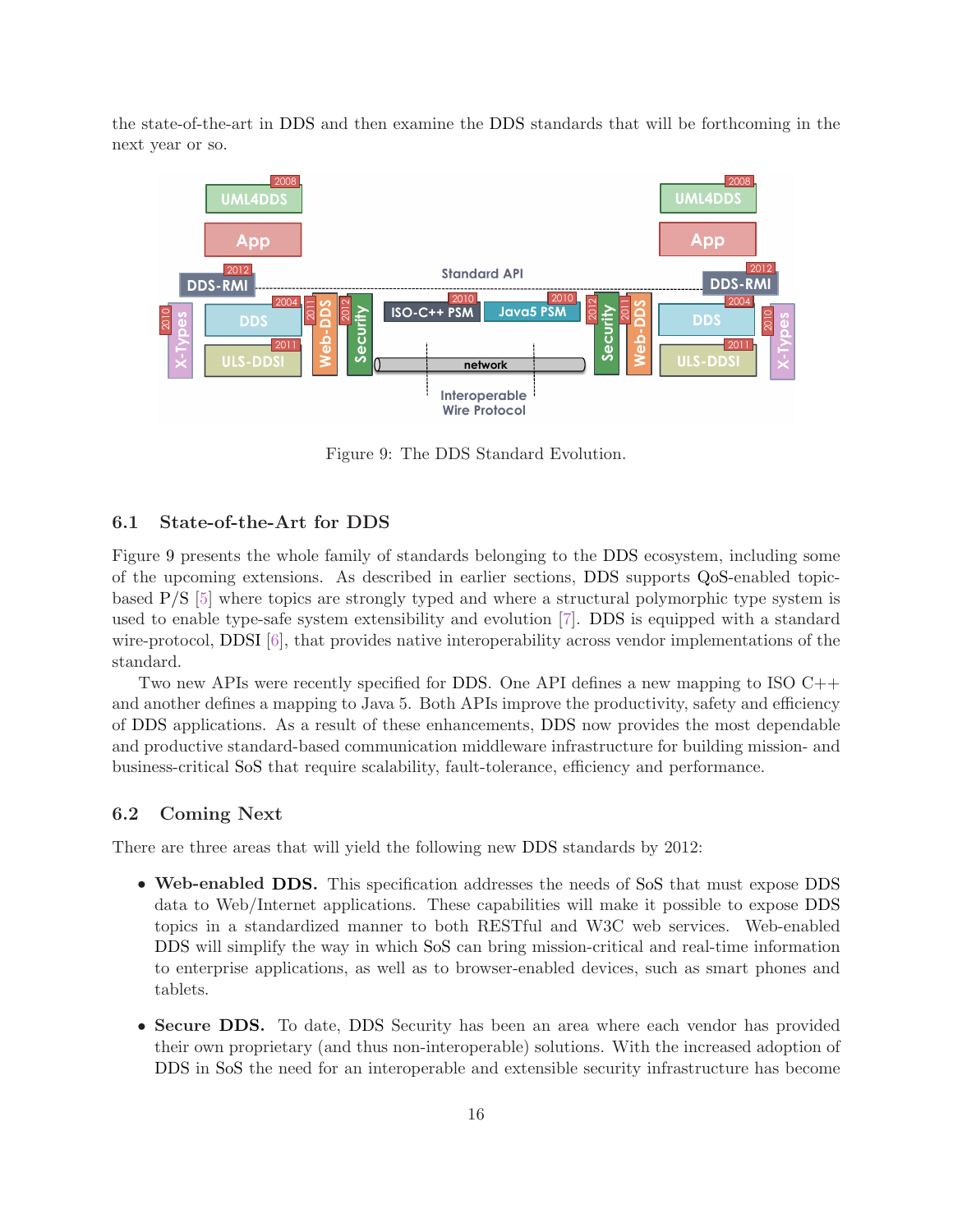evident. As a result, work is progressing on an interoperable [DDS](#page-17-2) security specification that will address many aspects of security, such as data confidentiality, integrity, assurance and availability. This specification is based on pluggable security modules that will allow vendors to provide a default interoperable set of behaviours and customers or vertical domains to develop their own customized security plugins.

<span id="page-16-0"></span>• Ultra Large Scale Systems [\(ULS\)](#page-17-15) [DDSI.](#page-17-4) The [DDS](#page-17-2) wire-protocol, knowns as [DDSI,](#page-17-4) was designed by first optimizing for LAN deployments and then adding a series of mechanisms that vendors can use over WANs. The [DDSI](#page-17-4) wire-protocol does not, however, take advantage of the latest research on dissemination and discovery protocols, such as encoding techniques, dynamic distribution trees, and distributed hash-tables. The [ULS](#page-17-15) [DDSI](#page-17-4) specification will thus extend the existing [DDSI](#page-17-4) protocol to further improve its efficiency over WAN and improve the scalability on [ULS](#page-17-15) deployments [\[9\]](#page-18-0).

In summary, the [DDS](#page-17-2) technology ecosystem continues to expand its applicability and support systems and [SoS](#page-17-0) efficiently and effectively.

### 7 Concluding Remarks

This chapter has introduced the [DDS](#page-17-2) standard and explained its core concepts in the context of meeting the requirements of [SoS.](#page-17-0) As it has emerged from the use cases cited throughout the chapter—as well as from the set of features characterizing this technology[—DDS](#page-17-2) is the ideal technology for integrating Systems-of-Systems. The main properties [DDS-](#page-17-2)based [SoS](#page-17-0) enjoy include:

- Interoperability and portability. [DDS](#page-17-2) provides a standardized API and a standardize wire-protocol, thereby enabling portability and interoperability of applications across [DDS](#page-17-2) implementations. These capabilities are essential for [SoS](#page-17-0) since it is hard to mandate a single product be used for all systems and subsystems, but it is easier to mandate a standard.
- Loose coupling. [DDS](#page-17-2) completely decouples publishers and subscribers in both *time*, e.g., data readers can receive data that was produced before they had joined the system, and space, e.g., through its dynamic discovery that requires no specific configuration—applications dynamically discover the data and topics of interest. These two properties minimize coupling between the constituent parts of [SoS,](#page-17-0) thereby enabling them to scale up and down seamlessly.
- Extensibility. The [DDS](#page-17-2) type system provides built-in support for system extensibility and evolution. Moreover, the system information model can be evolved dynamically in a type-safe manner, which helps ensure key quality assurance properties in [SoS.](#page-17-0)
- Scalability, efficiency, and timeliness. The [DDS](#page-17-2) architecture and the protocols used in its core where designed to ensure scalability, efficiency, and performance. In addition, the [QoS](#page-17-11) policies available in [DDS](#page-17-2) provide fine-grained control over the non-functional properties of a system, thereby allowing finely tuning and optimization of its scalability, efficiency, and timeliness.

In summary, [DDS](#page-17-2) is a natural choice as the integration infrastructure for [SoS,](#page-17-0) as evidenced by the many adoptions of [DDS](#page-17-2) as the basis for current and next-generation [SoS.](#page-17-0)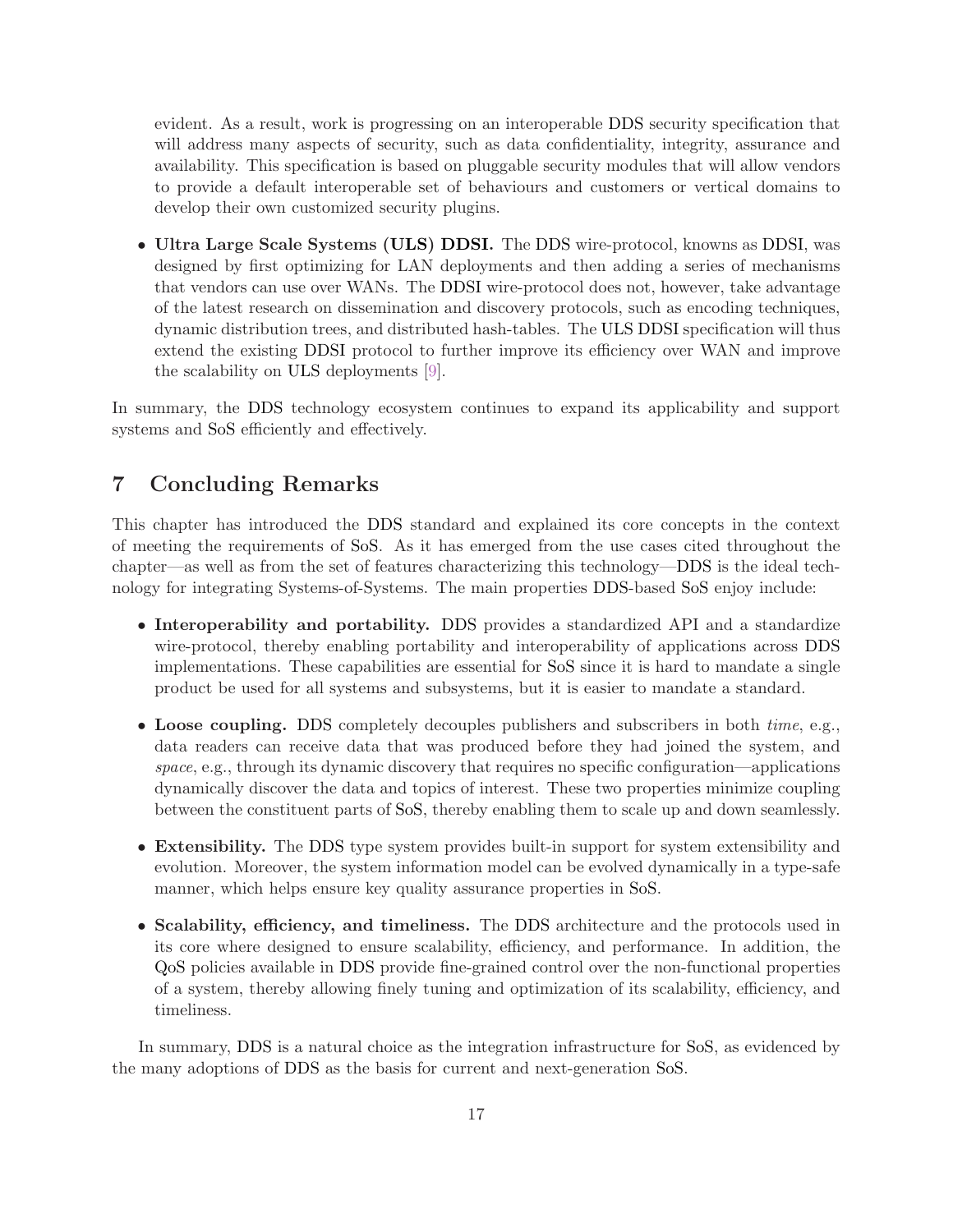## 8 Acronyms

<span id="page-17-15"></span><span id="page-17-14"></span><span id="page-17-13"></span><span id="page-17-12"></span><span id="page-17-11"></span><span id="page-17-10"></span><span id="page-17-9"></span><span id="page-17-8"></span><span id="page-17-7"></span><span id="page-17-6"></span><span id="page-17-5"></span><span id="page-17-4"></span><span id="page-17-3"></span><span id="page-17-2"></span><span id="page-17-1"></span><span id="page-17-0"></span>

| $\textbf{DDSI} \text{ Data Distribution Service Interoperability Write Protocol}. \textcolor{red}{\text{1}} \text{1} \text{1} \text{2} \text{2} \text{3} \text{3} \text{4} \text{4} \text{4} \text{4} \text{5} \text{4} \text{6} \text{6} \text{6} \text{7} \text{6} \text{7} \text{6} \text{8} \text{7} \text{6} \text{8} \text{7} \text{6} \text{8} \text{8} \text{7} \text{6} \text{9} \text{8} \text{9} \text{1} \text{1} \text{1} \text{1} \text{1} \text{1$ |
|-------------------------------------------------------------------------------------------------------------------------------------------------------------------------------------------------------------------------------------------------------------------------------------------------------------------------------------------------------------------------------------------------------------------------------------------------------------------|
|                                                                                                                                                                                                                                                                                                                                                                                                                                                                   |
|                                                                                                                                                                                                                                                                                                                                                                                                                                                                   |
|                                                                                                                                                                                                                                                                                                                                                                                                                                                                   |
|                                                                                                                                                                                                                                                                                                                                                                                                                                                                   |
|                                                                                                                                                                                                                                                                                                                                                                                                                                                                   |
|                                                                                                                                                                                                                                                                                                                                                                                                                                                                   |
|                                                                                                                                                                                                                                                                                                                                                                                                                                                                   |
|                                                                                                                                                                                                                                                                                                                                                                                                                                                                   |
|                                                                                                                                                                                                                                                                                                                                                                                                                                                                   |
|                                                                                                                                                                                                                                                                                                                                                                                                                                                                   |
|                                                                                                                                                                                                                                                                                                                                                                                                                                                                   |
|                                                                                                                                                                                                                                                                                                                                                                                                                                                                   |
|                                                                                                                                                                                                                                                                                                                                                                                                                                                                   |
|                                                                                                                                                                                                                                                                                                                                                                                                                                                                   |